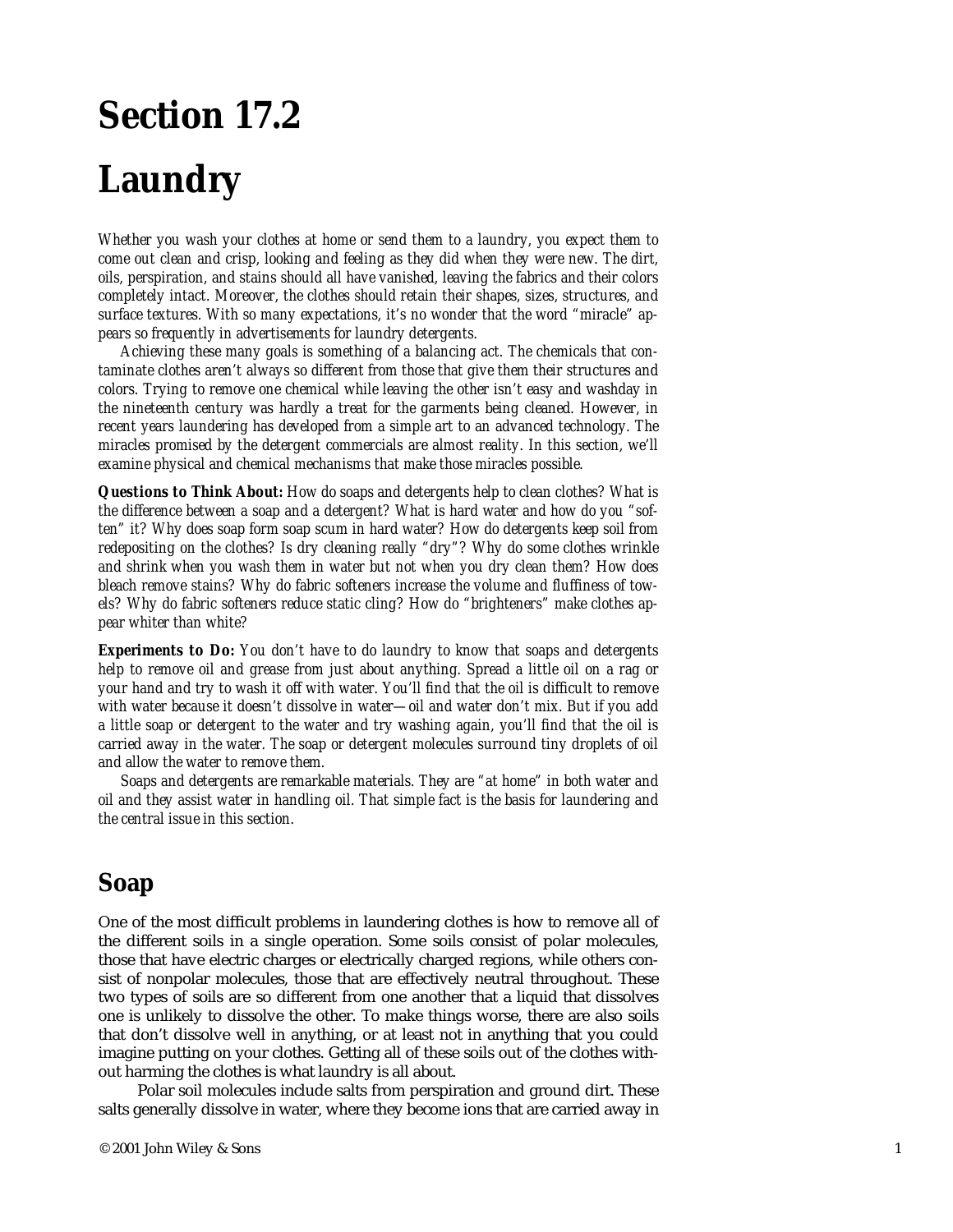Fig. 17.2.1 - Soap is a peculiar salt. Its negative ion consists of a long hydrophobic (water avoiding) hydrocarbon chain attached to a hydrophilic (water loving) carboxylate group. A nearby positive ion, usually sodium (Na), balances the negative charge of the carboxylate group. A soap molecule can be represented as (*a*) balls, (*b*) letters, or (*c*) a zigzag hydrocarbon chain with charges attached to it.



shells of water molecules. Because they are basically at home in water, these polar soils are described as **hydrophilic** (water loving). Because carbohydrates such as sugar have electrically charged regions and form hydrogen bonds with water, they dissolve easily in water and are thus also hydrophilic.

Nonpolar soil molecules include oils, fats, and waxes from skin, foods, and plants. These oily molecules tend to dissolve in nonpolar solvents such as gasoline or kerosene. Because they can't form hydrogen bond with water molecules, they don't bind well with water and are essentially insoluble in it. These nonpolar soils are described as **hydrophobic** (water avoiding).

You could launder your clothes by first washing them in water to dissolve and remove hydrophilic soils and then laundering them in gasoline to dissolve and remove hydrophobic soils. But this would take a long time and would be very hard on the fabric. After the process was over, your clothes would have aged considerably, yet some of the soils would still remain. Cleaning clothes requires something more than water and gasoline. That's why we use soaps, detergents, bleaches, and brighteners in our laundry.

**Soap** is a peculiar type of salt. Like all salts, soap contains a mixture of positively and negatively charged ions (Fig. 17.2.1). There is nothing special about the positive ions, which are usually just sodium or potassium atoms that are missing an electron. What makes soap so unusual and so effective at cleaning is its negative ions. The negative ions in soap have the negative charge located at one end of a very long molecule. The other end of the molecule is an uncharged hydrocarbon chain such as those encountered in oil molecules.

The negative soap ion is so long that its two ends operate independently. Its charged end is polar and hydrophilic. Water molecules cling to this end's electric charge and try to carry it into solution. But the soap ion's hydrocarbon end is nonpolar and hydrophobic. This end of the soap molecule is expelled from water but binds nicely to oil molecules.

The one half of a soap ion is at home in water and the other half is at home in oil. The hydrophilic end is attracted to water while the hydrophobic oil end is attracted to oil. This split affinity causes soap ions to accumulate at interfaces between water and oil (Fig. 17.2.2). The negative ions spontaneously orient themselves at such an interface with their electrically charged ends in the water and their hydrocarbon ends in the oil. The positive ions hover around in the water near the interface to keep everything electrically neutral.

This tendency for soap ions to order themselves at interfaces is an example of *self-organizing behavior*. While mixtures of table salt and water are random and homogeneous, mixtures of soap and water are not. Even when there's no oil present, soap ions migrate to water's surface because individual soap ions don't mix freely with the water. Since water molecules don't bond well to the nonpolar hydrocarbon chains, the water molecules push the soap ions to the water's surface.

A tiny amount of soap added to a bowl of water soon creates an ultra-thin layer of soap ions on the surface of the water—a layer that's only a single molecule thick. The soap ions arrange themselves with their polar ends in the water and their nonpolar ends in the air. The uppermost water molecules in the bowl



Fig. 17.2.2 - Soap negative ions move spontaneously to interfaces between water and oil. Their hydrophobic ends project into the oil and their hydrophilic ends project into the water.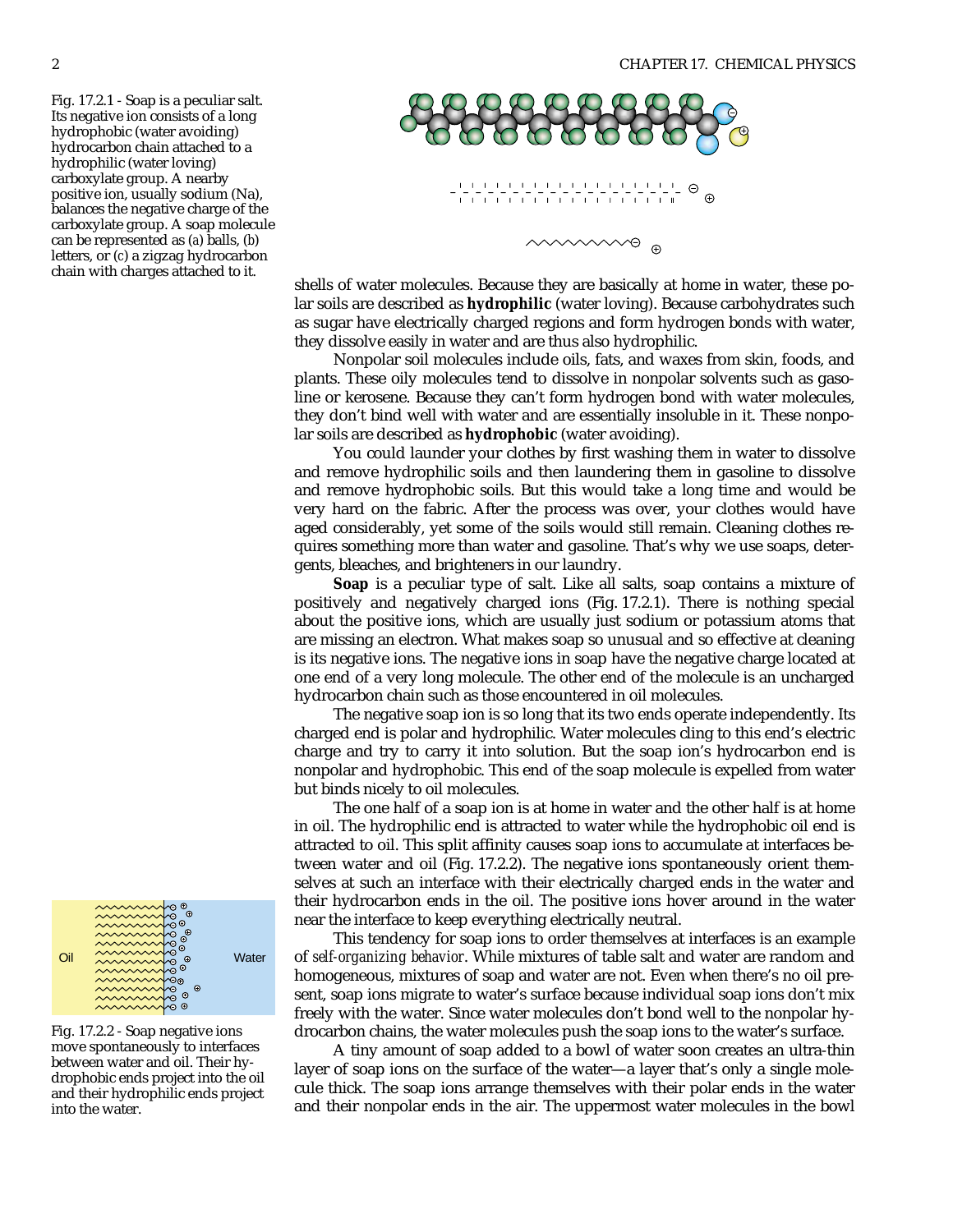

Fig. 17.2.3 - (*a*) Surface tension in pure water causes its droplets to be spherical. (*b*) These water droplets remain almost spherical on many surfaces. (*c*) Soap ions coat the outside of a water droplet and dramatically reduce the surface tension. (*d*) The soapy droplet is able to spread out more easily and wets many surfaces completely.

are then able to hydrogen bond to the soap ions above them and don't pull together as strongly as they would if they had only air above them. Thus the water molecules contribute little to the liquid's surface tension.

The hydrocarbon chains of the soap ions now form the uppermost layer in the liquid. With nothing above them to stick to, these chains pull together and create surface tension. However they attract one another with van der Waals forces, not hydrogen bonds, and create a surface tension only about 30% that of water molecules. The soap's presence in the water significantly reduces its surface tension.

This reduced surface tension is soap's first contribution to the laundering process. Pure water keeps to itself, beading up on any surface that doesn't bind strongly to water molecules (Fig. 17.2.3*a*,*b*). Surface tension makes falling water droplets spherical and they remain almost spherical on oily, hydrophobic surfaces. But adding just a tiny bit of soap to the water reduces each droplet's surface tension and allows it to wet the surface (Fig. 17.2.3*c*,*d*). A soapy droplet spreads outward because van der Waals forces attracting the droplet to the surface are strong enough to stretch it out into a flat puddle.

In effect, soapy water is "wetter" than pure water. Soapy water doesn't bead up on fabrics; it soaks right in. When you are cleaning clothes and want the water to wet every fiber in the fabric, you add soap to the water. Because soap helps water to wet surfaces, it's a **wetting agent**. It's also a **surfactant** or *surfaceactive agent* because of its tendency to modify the properties of surfaces or interfaces. There are other kinds of surfactants, but soaps and soap-like materials are the most important group.

However, not all soap molecules make it to the water's surface. If you put lots of soap in the water, or the surface is far away, the soap ions assemble themselves into spherical structures called **micelles** and remain inside the water (Fig. 17.2.4). In these micelles, all of the soap ions are oriented with their charged, polar ends pointing outward and their uncharged, nonpolar ends pointing inward. The water molecules stick to the micelles' polar outsides and carry the micelles about. As usual, the positive soap ions hover about nearby to keep everything electrically neutral.

These micelles are soap's second contribution to the laundering process. They tend to trap and collect oily soil molecules. The inside of a micelle is a nonpolar environment and ideal for oil molecules. When an oil molecule bumps into a micelle, the water pushes it into the center of the micelle and there it remains.

The micelles in soapy water move randomly, collecting any oil molecules they encounter in their travels. With a little thermal or mechanical agitation, mi-



Fig. 17.2.4 - In water, negative soap ions form spherical micelles. The hydrophobic chains form the centers of these micelles and tend to accumulate oily soil molecules.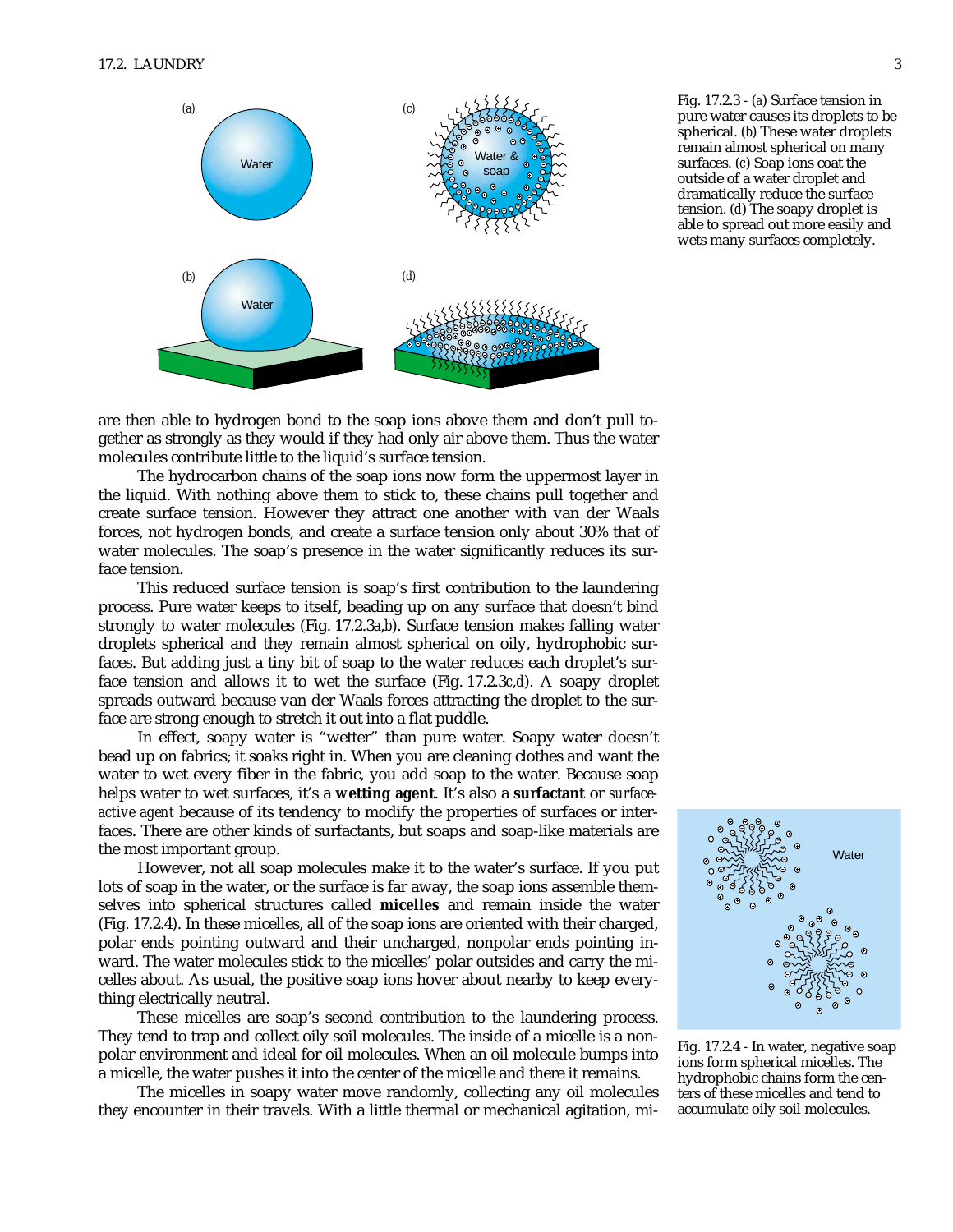

Fig. 17.2.5 - (*a*) A fatty acid is a long hydrocarbon chain ending in a carboxylate group. (*b*) In water, the carboxylate group's hydrogen atom is carried away by water molecules as a positive ion, leaving the rest of the molecule negatively charged.

celles can even pluck oil molecules from the surfaces of fabrics. Naturally, this is helpful when you are doing laundry. Little by little, the oily soils in the clothes become trapped in micelles in the water.

Soap also helps to remove insoluble debris from clothes. Micelles form around dust particles and help the water to carry these particles away. Since most dust particles don't dissolve in any liquids, soap micelles are essential to their removal from clothing.

Since soap micelles are composed of negatively charged soap ions, they are negatively charged objects and tend to repel one another in the water. They remain separate and mobile and are easily washed down the drain along with their contents. In fact, most fabrics also become negatively charged in water. Their fibers include weakly attached hydrogen atoms that are carried away as positive ions by the water. The fibers are left with negative charges and they tend to repel the negatively charged soap micelles. This repulsion prevents soils from redepositing on the clothes.

This arrangement, soap micelles in water, is a stable emulsion. Unlike a simple mixture of oil and water, it doesn't separate when you let it sit. A surfactant that helps to form and stabilize emulsions is called an **emulsifier**. Emulsifiers are particularly important in food preparation, where egg yolks, lecithin, and various gums are used to make mayonnaise, chocolate, and other foods smooth and creamy.

Soap is clearly useful in laundering clothes, but where does it come from and what is its structure? Soap is made from naturally occurring oils and fats. Each molecule of oil or fat consists of three **fatty acid** molecules bound to a glycerin molecule. A fatty acid molecule resembles a paraffin or olefin molecule, with its long chain of carbon atoms surrounded by hydrogen atoms. But the fatty acid molecule has a special arrangement of carbon, oxygen, and hydrogen atoms, a *carboxylate group*, at one end that makes it an organic acid (Fig. 17.2.5).

An acid is a molecule that can easily lose a positively charged hydrogen ion when it is mixed with water. One of the hydrogen atoms at the special end of the fatty acid falls off easily because the adjacent oxygen atom has largely removed its electron. Oxygen and hydrogen form a covalent bond, with a pair of electrons between them, but the oxygen atom attracts the pair of electrons more strongly than the hydrogen atom does. As a result, the hydrogen atom's nucleus is relatively exposed and is easily carried away by passing water molecules. This loss leaves a negatively charged fatty acid ion.

In an oil or fat, these three fatty acid molecules are not ionized. Instead, they have reacted with a glycerin molecule like three large ships docking at a small port. The glycerin molecule has a chain of three carbon atoms and each of these carbon atoms plays host to one of the fatty acids (Fig. 17.2.6). The resulting structure is called a **triglyceride**. Assembled in this manner, the triglyceride is nonpolar and virtually insoluble in water. It looks and feels like petroleum oil



Fig. 17.2.6 - (*a*) A fat molecule or triglyceride consists of three fatty acids bonded to a glycerin molecule. When the triglyceride reacts with sodium hydroxide (lye), the fatty acids break free of the glycerin and produce a mixture of soap and glycerin (*b*).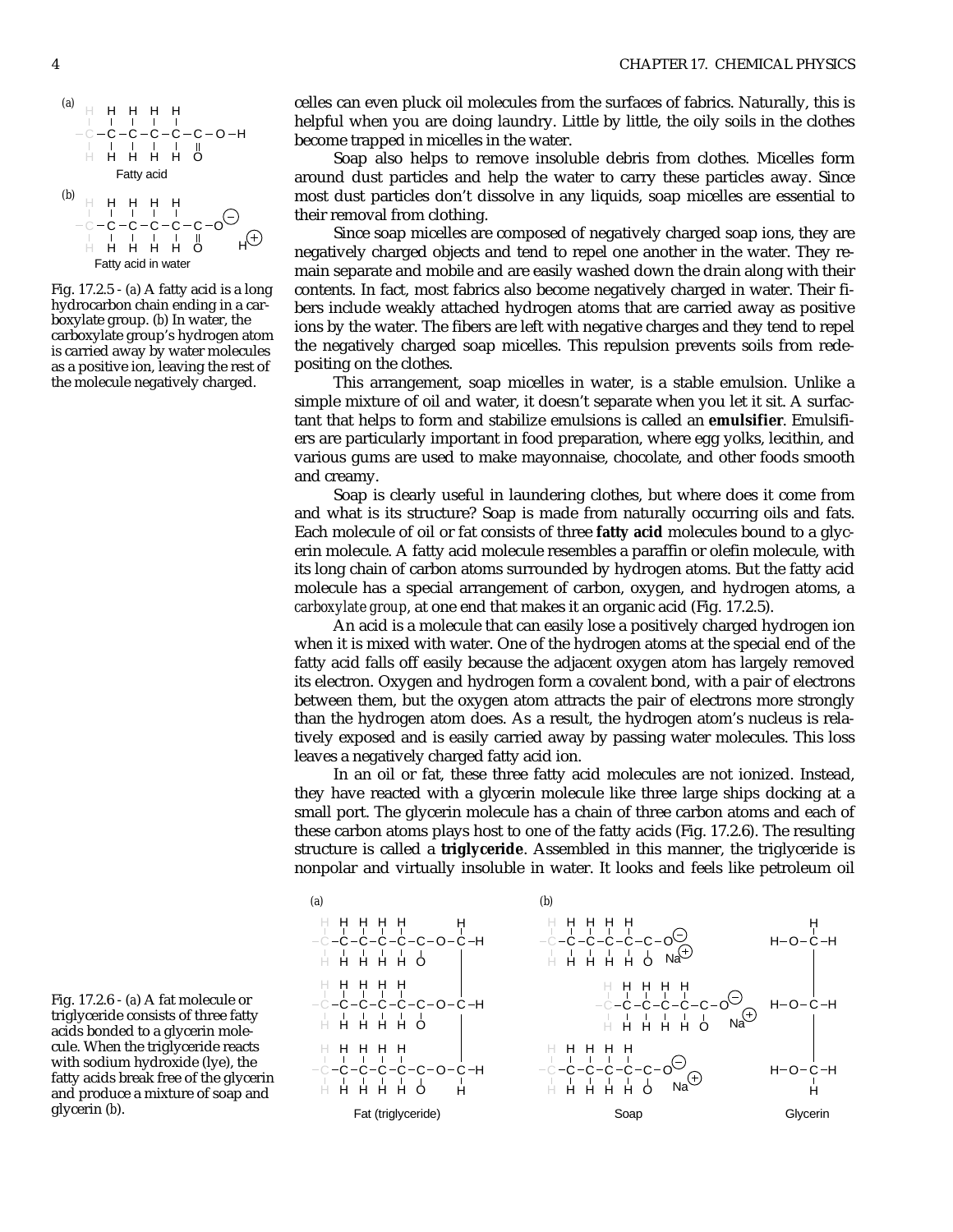because both have the same long hydrocarbon chains. However triglycerides are digestible while petroleum oils are not.

Triglycerides composed entirely of paraffin-like fatty acids are called **saturated fats** because they have only single covalent bonds and as many hydrogen atoms as possible. Such molecules experiences strong van der Waals forces, forming fats that remain solid at relatively high temperatures. These fats are found in animals and tropical plants such as palms and coconuts.

Triglycerides containing olefin-like fatty acids are called **unsaturated fats** because they have double bonds that reduce their hydrogen atoms count. Double bonds stiffen the hydrocarbon chains and prevent them from bonding as strongly to one another. Oils contain these molecules melt at relatively low temperatures and are found in fish and temperate plants such as soybeans and corn. Unfortunately, people find the less healthy saturated fats more tasty and satisfying than the unsaturated fats. Converting unsaturated fats to saturated fats, a process called **hydrogenation**, is commonly used to stiffen oils for use in foods such as margarine and candy.

Soap enters into this picture when triglycerides react with sodium hydroxide (lye). Sodium hydroxide is a salt consisting of positive sodium ions and negative hydroxyl ions (a hydrogen and an oxygen atom together) and it rapidly dissolves into independent ions when you put it in water. When you mix fat, water, and lye together, the hydroxyl ions from the lye attack the fat molecules and remove the fatty acids from the glycerin as negative ions (Fig. 17.2.6*c*). Soon the water is filled with glycerin molecules, negative fatty acid ions, and positive sodium ions. When the reaction is complete and most of the water is removed, the result is soap. The glycerin may or may not be removed.

The hardness of the soap depends on the fats from which it was made. Saturated fats produce hard bar soaps while unsaturated fats produce soft liquid soaps. Soft hand soaps often include the glycerin. While most modern soaps are made with lye and are thus sodium salts, earlier soaps where made with potassium hydroxide obtained from wood ash and lime and were potassium salts.

#### **CHECK YOUR UNDERSTANDING #1: Walking On Water**

A water strider is a bug that walks along the surface of water, supported by surface tension. When add a little soap to the water, the bug can no longer stand on the water. Why not?

## **Water Softening**

Unfortunately, laundering clothes isn 't quite this easy. While soap is wonderful at removing oils and fats from fabric, it has problems in hard water. **Hard water** is any water with more than about 120 milligrams of positively charged calcium and magnesium ions per liter. These two metal ions, and a few others, bind with the negative soap ions and form insoluble soap scums that deposit themselves on sinks, showers, bathtubs, washing machines, and clothing. If you try to launder clothes with soap in hard water, you are in for a messy surprise.

The problem occurs because calcium and magnesium ions behave differently from the ions of sodium and potassium normally found in soap. Sodium and potassium atoms each have one more electron than they need to complete an electronic shell —a quantum physical structure that is particularly stable. That extra electron is relatively easily removed, creating a positively charged ion that is easily drawn into solution in water. Water is so strongly attracted to sodium ions that almost every sodium salt in existence dissolves in water. Sodium 's fantastic solubility explains why there is so much sodium in seawater. Potassium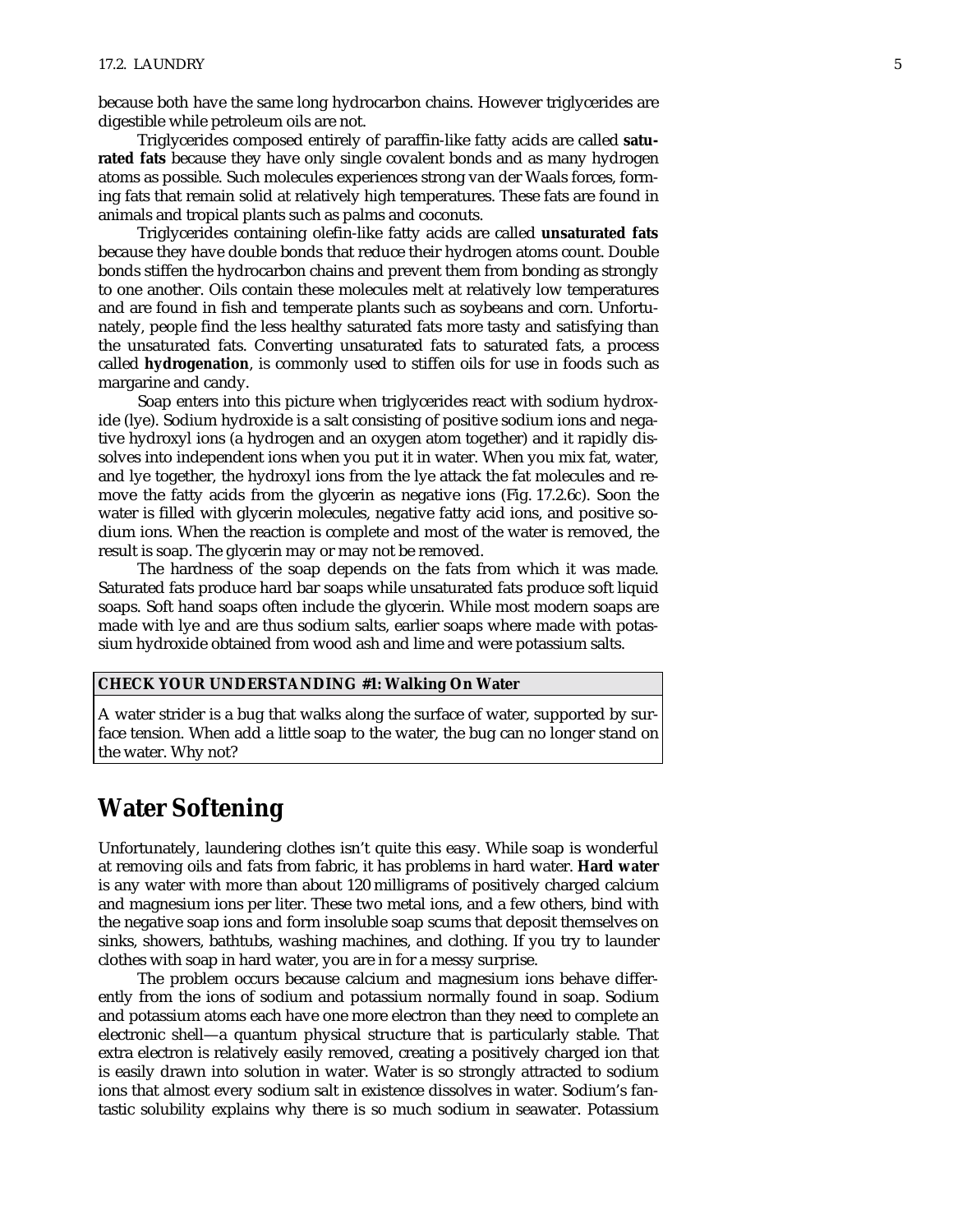

Fig. 17.2.7 - (*a*) A fresh ion exchange water softener contains sodium ions, located near negatively charged sites in a resin or zeolite ceramic. (*b*) As water containing magnesium (Mg) and calcium (Ca) ions passes through the softener, the sodium ions are released and the magnesium and calcium ions remain behind.

ions are almost as soluble as sodium ions. Salts consisting of sodium or potassium positive ions and soap negative ions are extremely soluble in water.

But calcium and magnesium atoms have two more electrons than they need to complete an electronic shell. They give up those two electrons somewhat reluctantly to form positively charged ions and aren't particularly soluble in water. While some calcium and magnesium salts are modestly soluble in water, calcium and magnesium soap salts are not.

When you put soap in hard water, the positive calcium and magnesium ions in the water combine with the negative soap ions and quickly form insoluble salts. These salts are pasty solids that cling to everything. If you want to do laundry in a place where the water contains substantial amounts of dissolved minerals, you must either remove the calcium and magnesium ions from the water or replace the soap with something else. Actually, you often do both.

Removing the calcium and magnesium ions is the first option. This step is called *water softening* and is done routinely in most industrial laundries long before the water enters the washing equipment. There are several different ways to soften water, but the most interesting scheme and the one used most often in houses is called **ion exchange**. The water passes through an ion exchange material that replaces the calcium and magnesium ions with sodium ions (Fig. 17.2.7).

The ion exchange material is a special ceramic (zeolite) or plastic resin with many negatively charged regions in its porous structure. To keep the material electrically neutral, a positive ion is located near each negative region. The negative regions are part of the material, so they can't go anywhere, but the positive ions are mobile.

When the ion exchange material is fresh, nearly all of the positive ions inside it are sodium ions. As hard water flows through the material, the sodium ions are gradually replaced by calcium and magnesium ions. Since the sodium ions are more soluble in water than the calcium and magnesium ions, the sodium ions tend to enter the water and the calcium and magnesium ions tend to leave it. Each calcium or magnesium ion that sticks to the ion exchange material releases two sodium ions, which leave the water softener in the water itself.

While the water leaving an ion exchange water softener still contains dissolved ions, they are sodium ions rather than calcium or magnesium ions. The sodium ions cause no trouble when laundering clothes or washing your skin, but people who are on low sodium diets should avoid softened water. Moreover, you shouldn't use softened water in a steam iron.

When all of the sodium ions in the ion exchange material have been replaced by calcium or magnesium ions, the water softener stops softening the water. To regenerate the ion exchange material, you must flush it with very concentrated salt water. The many sodium ions in the salt water dislodge most of the calcium and magnesium ions and return the ion exchange material to its original condition—it is once more full of sodium ions and ready to soften water.

Because many homes don't have water softeners, most laundry soaps soften the water themselves. They contain chemicals called **builders** that bind to the calcium and magnesium ions and keeping them away from the soap ions. The most effective of these builders is sodium tripolyphosphate and, at one time, most household detergents contained large amounts of it. However, phosphates encourage the growth of algae, threatening the ecologies of rivers, lakes, and bays, and have been banned from detergents in many regions. Builders such as sodium carbonate, citric acid, and sodium citrate are now often used instead.

Another building technique used in some products is to incorporate small zeolite ceramic particles directly in the detergent. These builder particles exchange sodium ions for calcium and magnesium ions and soften the water directly in the washer. They fall to the bottom of the washer and are rinsed away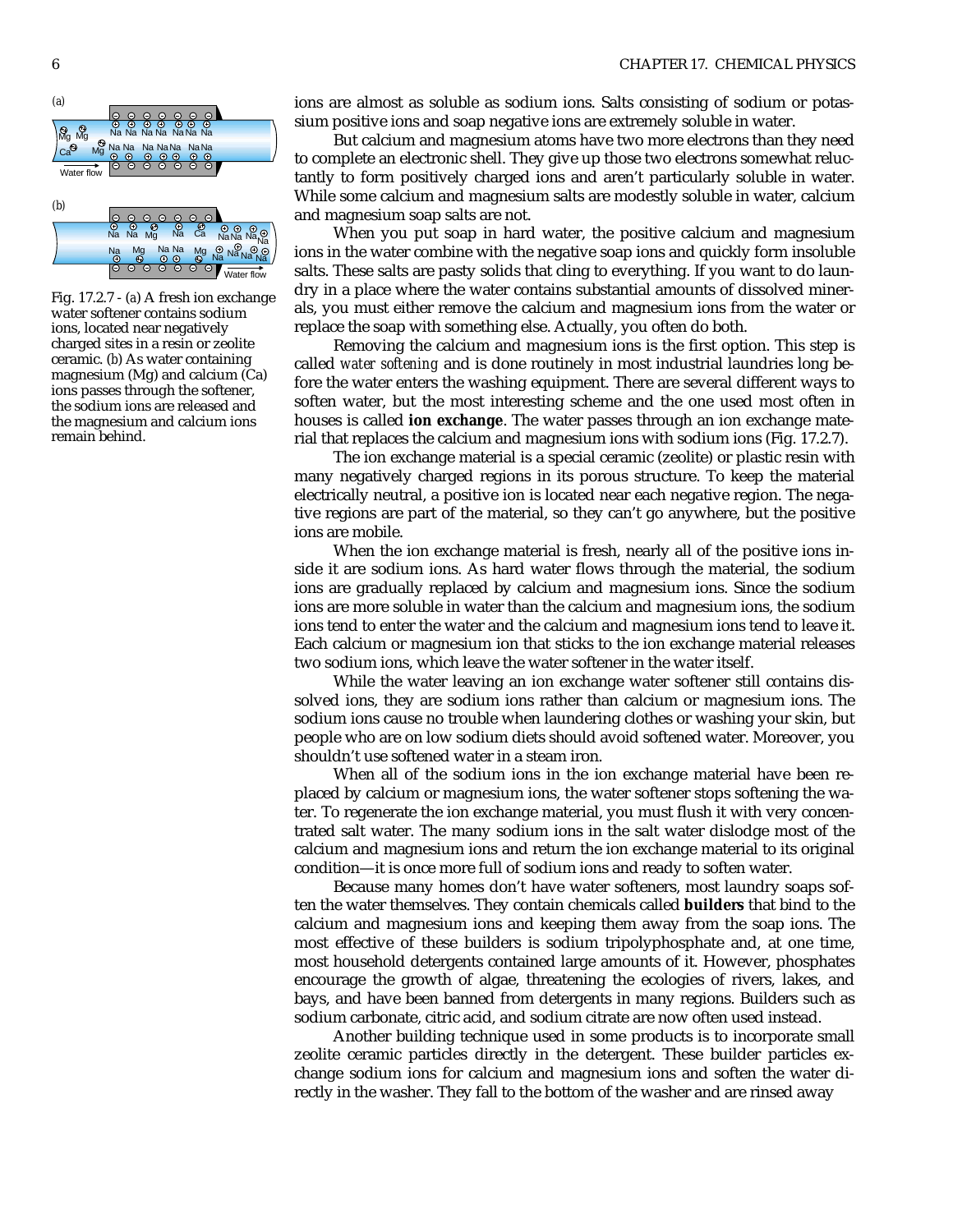#### **CHECK YOUR UNDERSTANDING #2: Hard to Lather**

When you wash your hands in well water, you often find that the bar of soap makes very little lather and leaves a waxy white scum on the sink. What is going on?

## **Detergents**

But water softening is only half the solution. Because it 's hard to eliminate all of the calcium and magnesium from water, the manufacturers also eliminate the soap from the laundry powder. That 's right—most laundry detergents aren 't soap at all. Instead, they are synthetic **detergents** that are structurally related to natural soap but aren 't quite the same.

Actually, soap is a type of detergent. Detergents are a broad class of molecules that stabilize mixtures of oil and water. There are many other kinds of molecules that can perform this task and thus many types of detergents.

The most common laundry detergents are the linear alkylbenzenesulfonates (Fig. 17.2.8*a*). These petroleum products are sodium salts, just like most soaps, but the structures of the negative ions are different. Recall that a negative soap ion is a long hydrocarbon chain attached to a negatively charged carboxylate group. The detergent ion is also a long hydrocarbon chain, attached to an aromatic or benzene ring, attached to a negatively charged sulfonate group. The sulfonate group involves one sulfur atom and three oxygen atoms.

The two important parts of the detergent molecule are the charged head and the long nonpolar tail. The charged end is a *sulfonate group* in which a sulfur atom attaches to four other atoms: a carbon atom and three oxygen atoms. This arrangement is roughly tetrahedral in shape. But sulfur normally attaches to only two atoms, so how is this arrangement possible?

First, the sulfur atom forms normal covalent bonds with the carbon atom and with one of the oxygen atoms. That oxygen atom has an extra electron, making it a negatively charged ion that can only form a single covalent bond.

Second, the sulfur atom allows each of the two other oxygen atoms to share a pair of its electrons. Because these shared electrons can travel between both atoms, their wavelengths increase and their kinetic energies decrease. In this manner, the oxygen atoms become attached to the sulfur atom. The overall result is a negatively charged structure that 's easily carried about by water molecules.

The detergent molecule 's long nonpolar tail is essentially an unbranched paraffin chain, also referred to as a *linear alkyl group*. This chain provides the oily



Fig. 17.2.8 - ( *a*) The most common laundry detergent has an aromatic or benzene ring connecting a long hydrophobic hydrocarbon chain to a hydrophilic sulfonate group. Common shampoo detergents connect the chain to the sulfonate with either ( *b*) an oxygen atom or ( *c*) a string of oxygen and carbon atoms.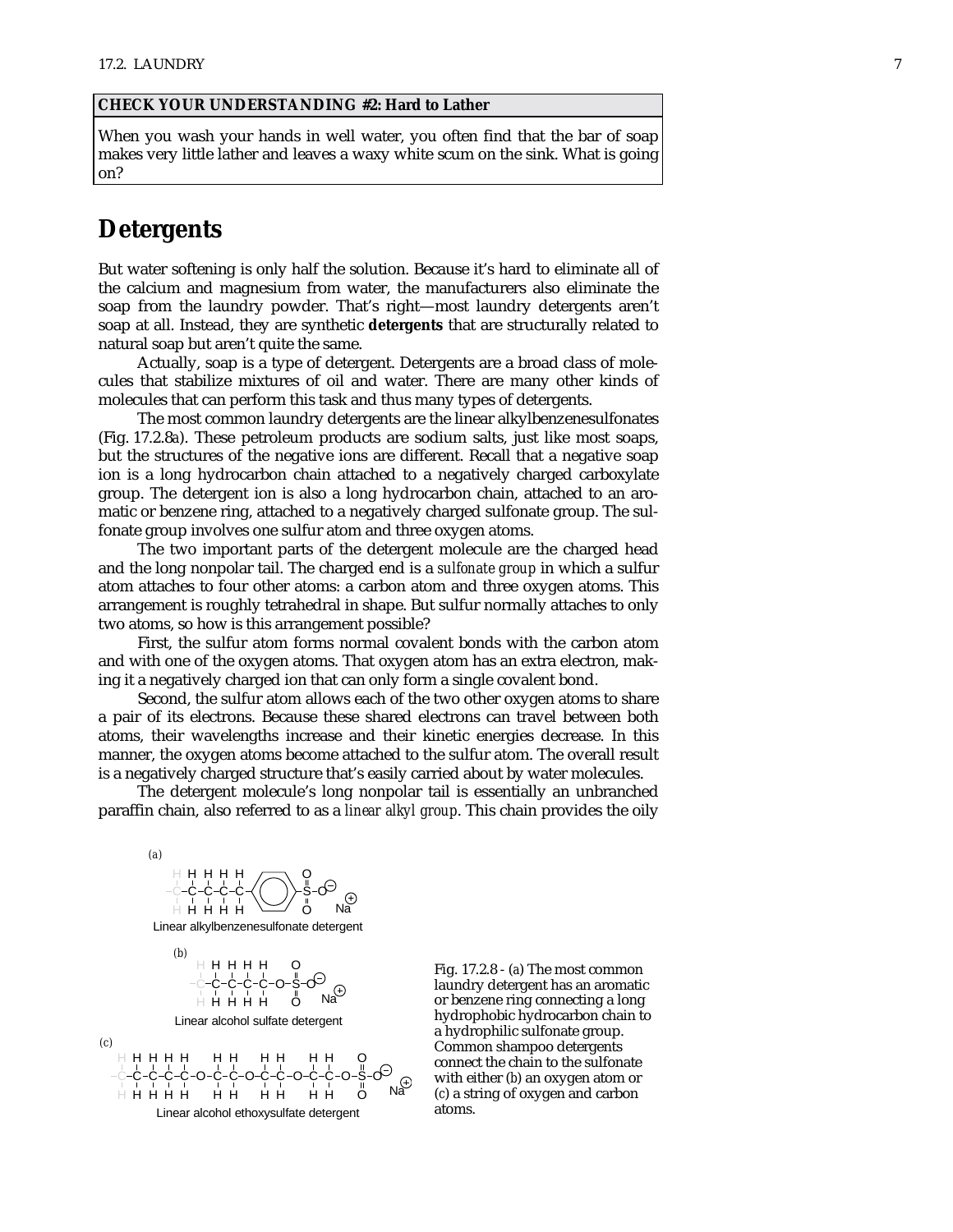tail of the detergent molecule. While early alkylbenzenesulfonate detergents included branched paraffin chains, these proved to be less biodegradable than the linear versions. Bacteria can metabolize long linear chains because those chains are common in animals and plants, but branched chains are rare in nature and bacteria are unprepared for them. To keep detergent foam out of streams and lakes, manufacturers have learned to produce purely linear detergent molecules.

The last piece of the detergent molecule is the aromatic or benzene ring. This ring is a vestige of the manufacturing process. It's much easier to attached the linear alkyl tail and the sulfonate head separately to an aromatic ring than it is to attach them directly to one another. Unfortunately, the ring actually reduces the biodegradability of the molecule somewhat. There are other detergents, such as linear alcohol sulfates and linear alcohol ethoxysulfates, in which the aromatic ring is replaced by an oxygen atom (Fig. 17.2.8*b*) or a string of oxygen and carbon atoms (Fig. 17.2.8*c*). The most common linear alcohol sulfate is sodium lauryl sulfate, with 14 carbon atoms in its hydrophobic chain. Sodium laureth sulfate is a common linear alcohol ethoxysulfate, also with 14 carbon atoms in its chain. These detergents are derived from tropical oils and often used in shampoos and dishwashing liquids.

Since calcium and magnesium ions don't cause these sulfonate or sulfate detergents to form insoluble detergent scums, why do laundry detergents still worry about softening the water? Unfortunately, calcium and magnesium ions interfere with the micelles, making it difficult for them to extract soil from fabric and keep it suspended in water. Because each calcium or magnesium ion has twice the positive charge of a sodium or potassium ion, these highly charged ions approach the micelles closely and partially neutralize their surfaces. Since these neutralized micelles don't repel one another or the fabric well, they do a poor job of cleaning clothes. That's why laundries and laundry detergent still work to remove the calcium and magnesium ions.

Before leaving detergents, it's worth noting that not all detergents are negative ions (**anions**). It's also possible to construct detergent molecules that are positive ions (**cations**) and even ones that aren't ions at all. However, cationic detergents and surfactants aren't used in laundry detergents because they tend to stick to fabric—we'll discuss their use as fabric softeners later on. But nonionic detergents are often used to launder clothes.

The only requirement for a detergent is that its molecules stabilize a mixture of oil and water. Nonionic surfactant molecules don't have an electric charge, but they do have a hydrophilic end and a hydrophobic end (Fig. 17.2.9). Like most detergents, the hydrophobic end is just a long hydrocarbon chain. But the hydrophilic end is also a long chain, consisting of oxygen and carbon molecules attached one after the next and decorated with hydrogen atoms. The oxygen atoms in this special chain form hydrogen bonds with water molecules, giving that end of the molecule its hydrophilic character. These nonionic molecules form micelles and are very effective at removing grease.

Nonionic surfactants are unaffected by hard water and are actually better than anionic detergents at removing some soils—they are particularly good at removing skin oils from synthetic fabrics. However, they aren't salts and exist either as liquids or waxy solids. As a result, nonionic surfactants are difficult to formulate into powdered detergents but are common in liquid detergents.

Fig. 17.2.9 - Nonionic surfactants have a hydrophobic hydrocarbon chain (on the left) attached to a hydrophilic chain containing oxygen atoms (on the right).

C-C-C-C-C-O-C-C-O-C-C-O-C-C-O-C-C-O-C-C-O HHHHH HH HH HH HH HH  $H$ HH HH -0-C-C-O-H Nonionic surfactant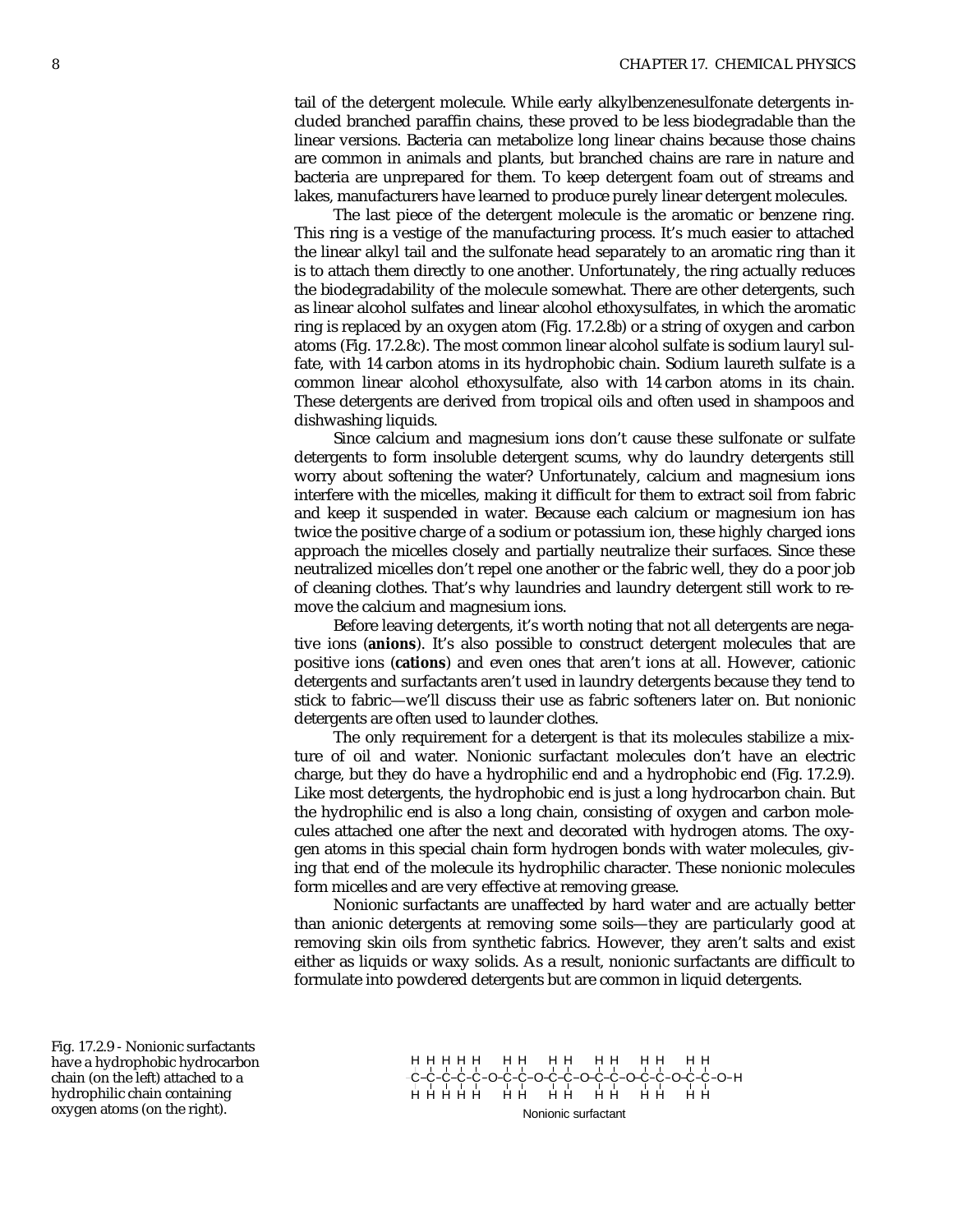#### **CHECK YOUR UNDERSTANDING #3: Getting the Grease Out**

Oils are not soluble in water yet they are easily removed from fabric by water that contains even a small amount of detergent. Why does this small amount of detergent make such a difference?

## **Bleaches and Enzymes**

Not all soils can be removed from fabrics with detergent and water. Molecules that form covalent bonds with the fabric create stains that can only be eliminated with bleaches or enzymes. **Bleaches** act to destroy the coloration of stain molecules or to cut them free from the fabric. **Enzymes** act to dice up large stain molecules into smaller fragments that can be washed away. With a little luck, these steps can be taken without destroying the fabric or its color.

Unlike soaps and detergents, bleaches react chemically with the soil molecules. They are particularly aggressive at converting double bonds to single bonds by attaching oxygen and chlorine molecules to the two atoms involved. Double bonds often give organic molecules their colors so this sort of rearrangement tends to make them colorless.

Just as atoms absorb and emit photons of light that are characteristic of their electronic states, so molecules absorb and emit photons that are characteristic of their electronic states. Each electron in a molecule is sensitive to passing electromagnetic radiation and responds to photons that can transfer it to some unoccupied state with more energy. If the electron finds such a photon, it may undergo a radiative transition to the excited electronic state and absorb the photon. The electron will eventually return to its original state, converting the extra energy into thermal energy, but the photon will be gone forever. If a particular molecule contains electrons that can absorb photons of visible light in this manner, it will appear colored.

In most single covalent bonds, the two electrons are bound so tightly between the two nuclei that any transition to a new electronic state requires more energy than a photon of visible light can provide. Only ultraviolet light can cause radiative transitions in these electrons. Molecules based entirely on single covalent bonds are normally unaffected by visible light and are thus colorless.

However, the outer electrons in a double covalent bond aren 't so tightly bound and can be transferred to other electronic states relatively easily —a photon of visible light may well be able to cause the transfer. A double bond that absorbs blue photons from passing light appears yellow. One that absorbs red photons appears cyan. The usual rules of subtractive color apply.

Just how much energy it takes to cause this transfer depends on the chemical nature and environment of the double bond. Most important are the two atoms joined by the double bond. In addition to double bonds involving a pair of carbon atoms, there are also carbon-oxygen, carbon-nitrogen, nitrogen-oxygen, and nitrogen-nitrogen double bonds. These double bonds are often colored, particularly the latter two. Groups of atoms that give rise to color in molecules are called **chromophores**.

However the exact color of a double bond is determined by the detailed structure of the molecule around it. Since all of the electrons in that molecule affect one another through electrostatic forces and the Pauli exclusion principle, the whole molecular structure contributes to the color of the electrons in the double bond itself. A subtle change in a molecule 's structure may change its color from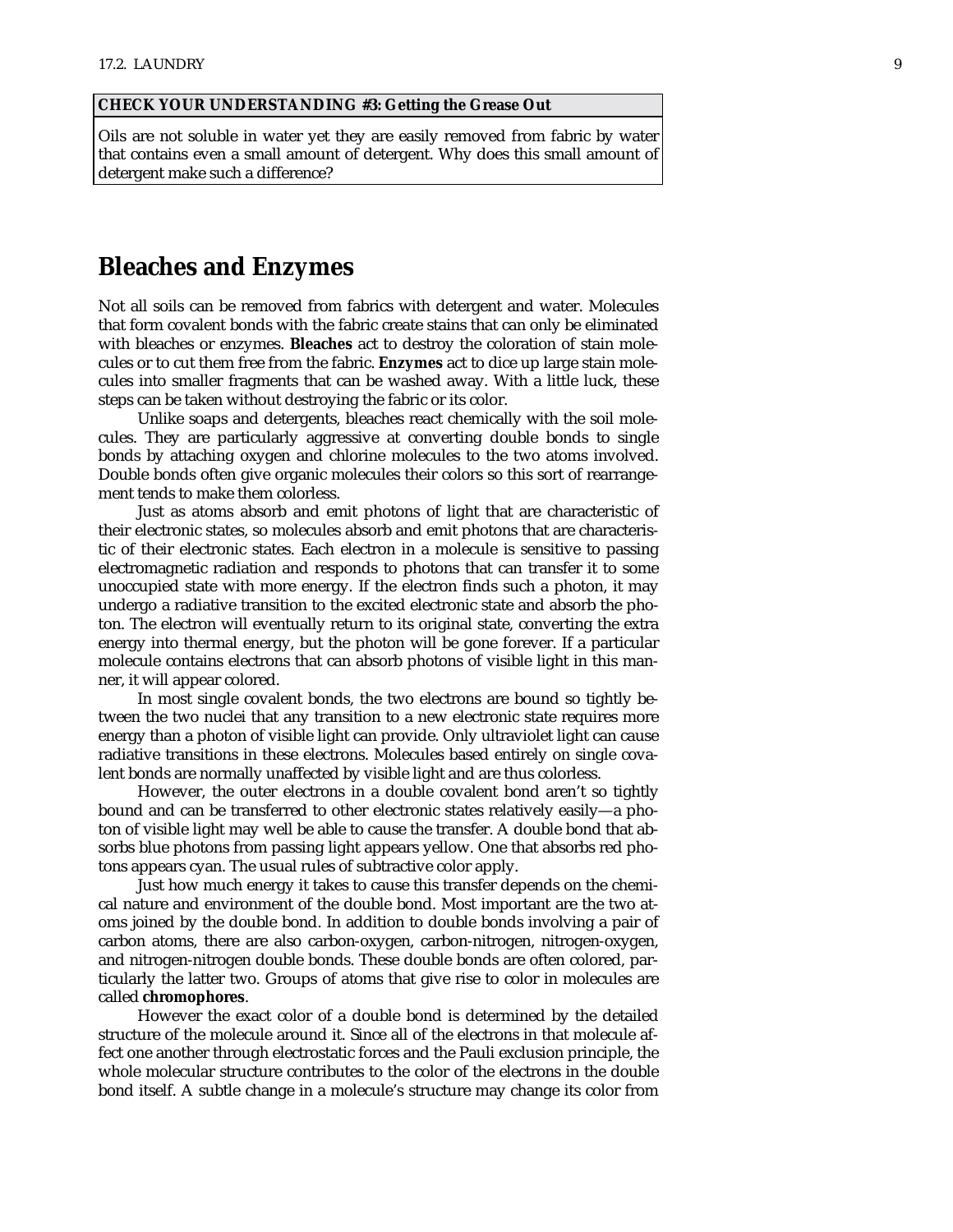

Fig. 17.2.10 - (*a*) Indoxyl is a colorless, water-soluble chemical obtained from a fermented plant extract. When indoxyl is exposed to oxygen in the air, it reacts pairwise to form water-insoluble indigo (*b*), the blue dye used in blue jeans. The double bonded carbon atoms at the center of this molecule are the chromophore and the rest of the molecule determines the precise color of the dye. Bleaches and ultraviolet light can destroy the double bond, giving blue jeans a faded look.

red to orange. That's how organic dye manufacturers construct rich pallets of colors from a small number of different chromophores (Fig. 17.2.10).

Colored molecules are wonderful if you are an artist, but you don't want extraneous ones attached to your clothes. That's where bleach comes in. Bleach attacks double bonds, destroying the chromophores in the stain molecules. The molecules may remain on the fabric but they no longer absorb visible light.

The two major classes of bleaches are chlorine bleaches and oxygen bleaches. The chlorine bleaches tend to put chlorine and oxygen atoms on the two atoms involved in a double bond. The double bond vanishes as one of its atom binds to a chlorine atom and its other atom binds to the oxygen atom of a hydroxyl group (OH).

Unfortunately, chlorine bleaches are so effective at attacking chemicals that they damage the clothes, too. Sometimes they destroy the chromophores in dye molecules, turning colored fabric white. Other times they modify the dye molecules and change the fabric's color. But chlorine bleaches also damage natural fibers themselves, breaking up their molecules and weakening the fabric. While chlorine bleach may succeed in cutting stain molecules free from your clothing, it may also cut holes in the clothing itself.

Oxygen bleaches used hydrogen peroxide to attack double bonds. A hydrogen peroxide molecule is a water molecule with an extra oxygen atom inserted between the oxygen atom and one of the hydrogen atoms. This molecule decomposes in water and its fragments, either ions or free radicals, attack double bonds. Once again, they destroy chromophores and decolorize stains.

Hydrogen peroxide is less reactive than chlorine bleach and causes less fabric damage. It's also less damaging to commercial dye molecules than chlorine bleach. However, since hydrogen peroxide is often used to bleach hair, oxygen bleaches can obviously destroy the colors in some natural fibers.

Hydrogen peroxide itself is rather unstable and is often generated right in the washer by the decomposition of another molecule, sodium perborate. This decomposition occurs only above about 50 °C, so bleaching must be done in hot water. Some laundry detergents contain activators that help sodium perborate decompose in cooler water but it still works best in hot water.

Enzymes are biological catalysts. Your body uses a great many different enzymes to catalyze various chemical reactions that would otherwise rarely occur at body temperature or that might proceed along the wrong paths without help. Enzymes help to construct molecules, to take them apart, or to rearrange their components.

The enzymes used most often in detergents are those that degrade proteins. Protein molecules cling tightly to fabrics, are insoluble in water, and prevent detergents from penetrating to the fibers. They act as binders for other molecules, creating stains that are hard to remove. Familiar proteinaceous stains include blood, milk, eggs, and gravy.

The most effective way to remove these stains is by taking the protein molecules apart. This decomposition is done by *proteolytic enzymes***—**enzymes that catalyze reactions between water and protein. In these reactions, protein molecules are broken up and water molecule fragments cap the severed ends. In time, proteolytic enzymes can dice up long protein molecules into their constituent parts: *amino acids* and short sequences of amino acids called *peptides*. The stain falls apart and is carried away by the water and detergents. Meat tenderizers operate in a similar fashion, using papain—a proteolytic enzyme extracted from unripe papaya—to degrade protein in meat before cooking.

However, proteolytic enzymes may have an effect on the people who use them. You certainly don't want the protein in your body decomposed while you do laundry or while you wear freshly laundered clothes. Although studies seem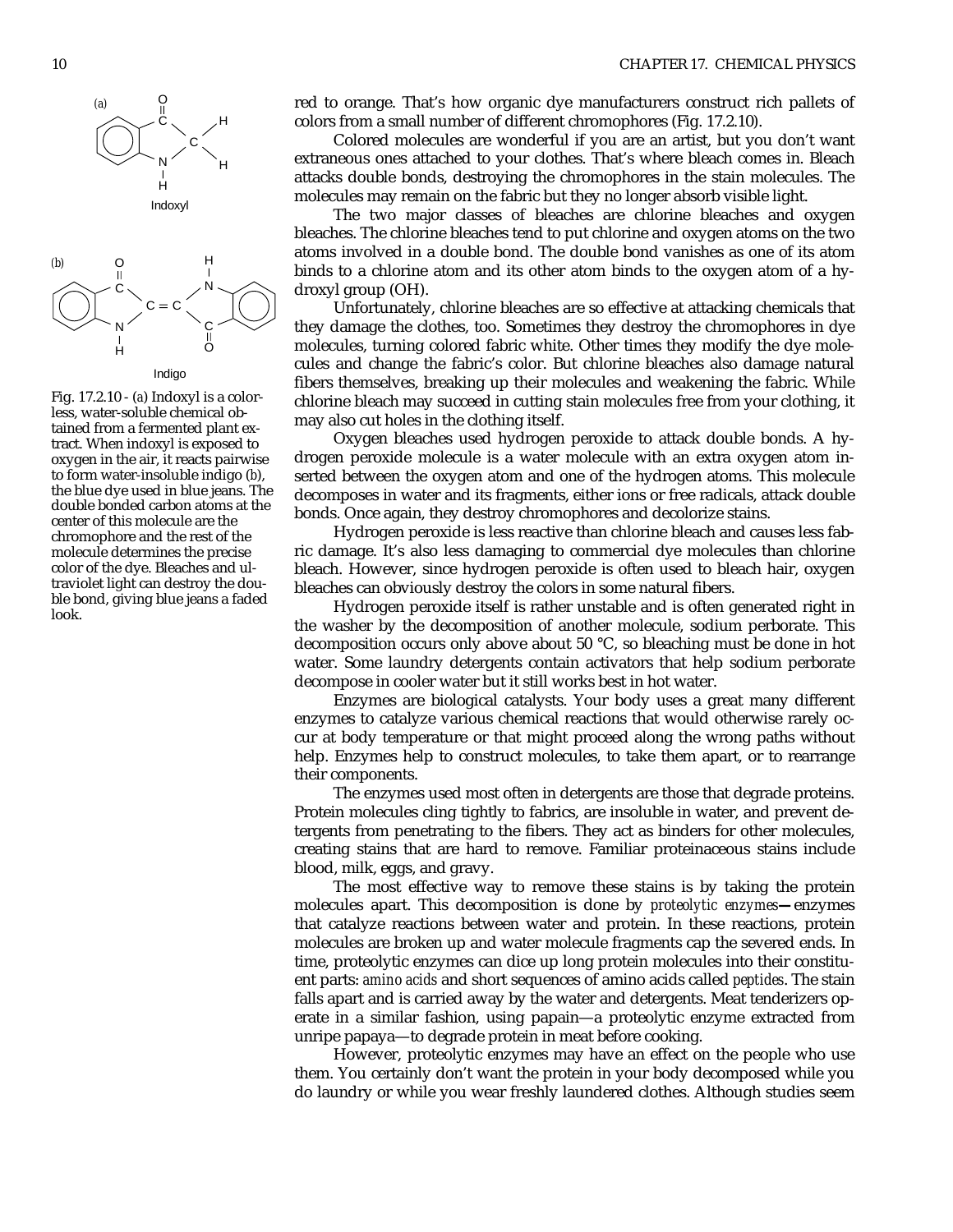to indicate that the enzymes in household detergents pose no serious health threat, they're used sparingly in detergents to avoid any possible adverse effects.

#### **CHECK YOUR UNDERSTANDING #4: Fading to White**

Long exposure to light often bleaches the colors out of clothes. Why does this happen?

## **Brighteners and Fabric Softeners**

Not all laundry chemicals disappear down the drain when the wash is done. Brighteners and fabric softeners do their jobs by remaining on the clothes long after they leave the drier. Brighteners affect the appearances of the clothes while fabric softeners affect their feels.

With age, white fabrics such as cotton tend to absorb more and more blue light and begin to look yellow (Fig. 17.2.11*b*). Cleaning and bleaching do little to reduce this effect. In fact, bleached fabric molecules tend to appear slightly yellow themselves. The old fashioned solution to the yellowing problems was to adding *bluing* to the wash. This blue dye absorbed red and green light, balancing the blue absorption of the fabric itself so that the fabric appeared colorless. To mask the yellowing of age, bluing darkened the whole fabric to a light gray—the amount of light reflected by the fabric was noticeably less than that striking it.

Instead of using bluing, virtually all modern laundry detergents add chemicals that optically brighten the fabric. These **brighteners** are actually fluorescent dyes, designed to absorb ultraviolet light and emit bluish-white visible light. Instead of absorbing red and green light to balance the white appearance of a fabric, the brighteners reintroduce the missing blue light (Fig. 17.2.11*c*). They work best in sunlight, which is rich in ultraviolet light. A brightener molecule absorbs a photon of ultraviolet light and reemits it as a photon of blue light. The energy not reemerging from the molecule in the second photon is converted through vibrations into internal energy in the clothes.

When clothes are washed in these fluorescent dyes, the dye molecules stick to the fabric to create brightened fabric. We can't see the ultraviolet light that the brightened fabric absorbs but we can see the bluish light that it emits. With the missing blue light restored by this fluorescence processes, the brightened fabric appears dazzlingly white. In fact, it may emit more blue light than it is exposed to, making it effectively "whiter than white." In a room illuminated only by ultraviolet light, the brighteners give clothes an eerie violet glow.

Fabric softeners are also chemicals that remain on fabrics after laundering. They are primarily cationic surfactants called *quaternary ammonium compounds*. These compounds are based on the positive ammonium ion, which is itself based on a positive nitrogen ion. A normal nitrogen atom has five valence electrons and must share three of these to reach the four pairs needed to complete an electronic shell. If it shares those electrons with three hydrogen atoms, it forms an ammonia molecule (Fig. 17.2.12*a*). But if it's missing an electron, the nitrogen atom must share four electrons to complete its shell and can actually bind to four hydrogen atoms. In that case, it forms a positive ammonium ion (Fig. 17.2.12*b*).

In quaternary ammonium compounds, a positive nitrogen ion forms covalent bonds with four other atoms. However, these atoms aren't necessarily hydrogen atoms. In fabric softeners, the central nitrogen ion binds to four hydrocarbon chains (Fig. 17.2.12*c*). Two of these chains are short, only one carbon atom



*(a)*

Fig. 17.2.11 - When white cotton cloth is exposed to sunlight (*a*), it reflects a little less blue light than it should (*b*) and appears slightly yellow. This yellowness increases with age. But when fluorescent brighteners are added to the cotton (*c*), they convert ultraviolet light into blue light and make the cloth appear dazzlingly white.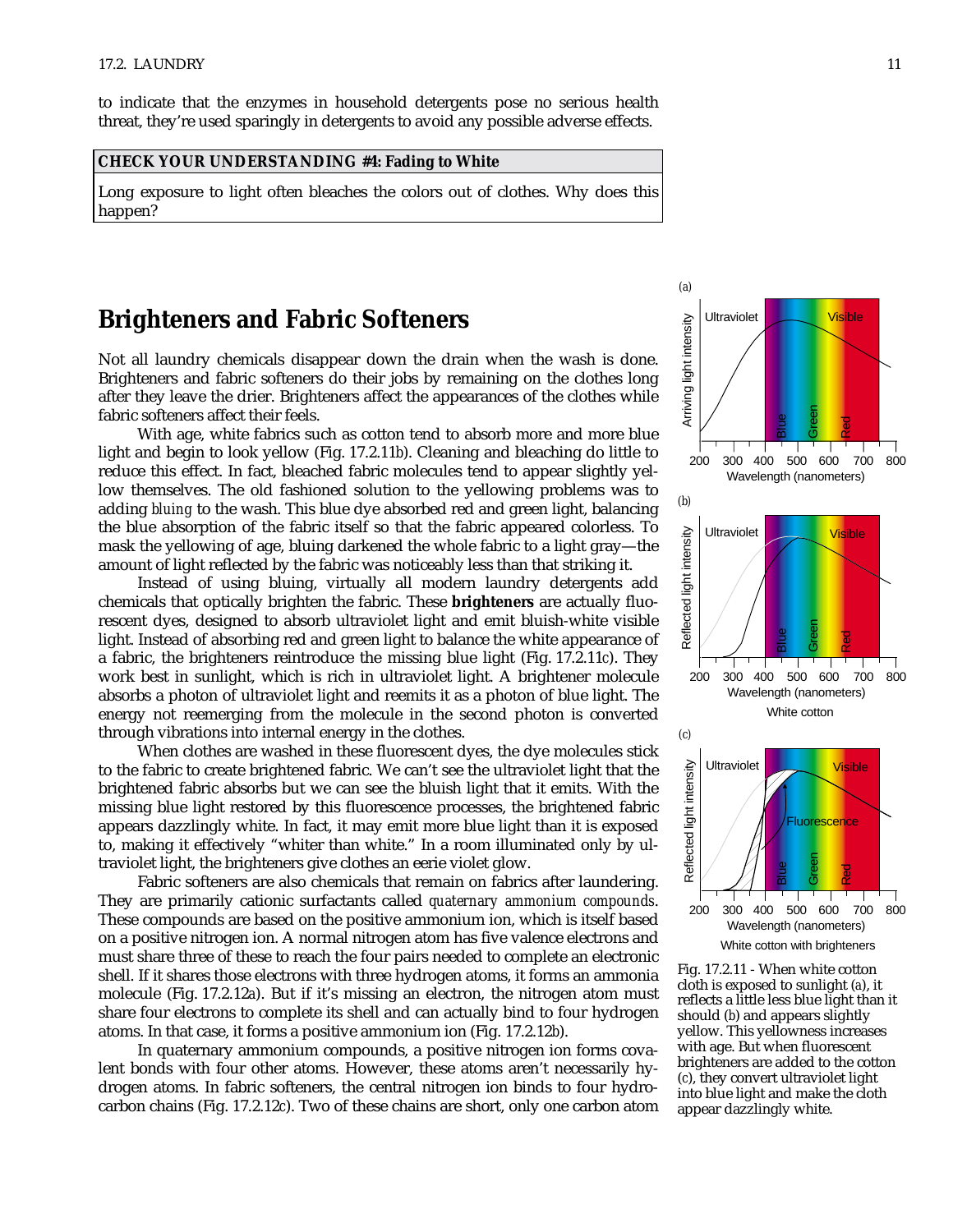

Fig. 17.2.12 - (*a*) An ammonia molecule is three hydrogen atoms bound to a nitrogen atom. (*b*) An ammonium ion is four hydrogen atoms bound to a positively charged nitrogen ion. (*c*) The quaternary ammonium ion used in fabric softeners is formed by replacing the four hydrogen atoms with hydrocarbon chains.

❐ Softened fabrics were not always the most desirable. At one time, silk, cotton, and rayon were chemically treated to harden their fibers so that they would produce a rustling or swishing sound known as "scroop." This hardening increased the intrafabric friction so that the garments would crackle as they rubbed across one another.

long, while the other two chains may contain as many as 18 carbon atoms. These long chains are hydrophobic and have the same oily character as most lubricants. This oily character is what gives these compounds their fabric softening ability.

When you apply the softener to wet fabric, its positively charged surfactant ions are drawn toward the negatively charged fibers and stick to them strongly. While anionic surfactants are repelled by wet fabric and help to clean it, cationic surfactants are attracted to wet fabric and help to soften it.

The surfactant molecules stick to the fabric with their long hydrophobic chains pointing outward. These molecules decorate every fiber in every thread of the clothing, giving them all an oily coating. The hydrocarbon chains lubricate the fabric so that each fiber slides easily within a thread and each thread slides easily within the fabric. This lubrication enhances the flexibility of the fabric and makes it feel softer and more flexible.

Fabric softeners also make fabric surfaces slightly hydrophobic, so that they dry more easily in the spin dry cycle of a washing machine. In this cycle, the clothes travel rapidly around in a circle, always accelerating toward the center of the circle and experiencing huge inward forces from the washer's metal drum. Water's inertia causes it to lag behind the accelerating clothes and it leaves the drum through perforations. By making the fabric slightly hydrophobic, the fabric softener helps the clothes to shed water as they spin, so that they don't have to spend as much time in a hot drier later on.

Fabric softeners also raise the nap on cotton terry towels. Cotton fibers are normally hydrophilic and cling tightly to water droplets. As water droplets dry up, they shrink and pull the cotton fibers toward one another. By the time an untreated towel is dry, its fibers have been crushed together by these forces and it has little nap. But a towel that has been coated by quaternary ammonium compounds is hydrophobic enough that the water droplets can't pull its fibers together as they dry. The nap remains loose and thick, giving the towel a fluffy appearance and feel. Unfortunately, this same hydrophobic coating slightly reduces the towel's absorbency—a real problem for cotton diapers. To keep it under control, don't use too much fabric softener.

Despite their hydrophobic chains, quaternary ammonium compounds actually attract a few water molecules to the surface of the fabric. They are **hygroscopic**, meaning that they attract water molecules directly out of the air. Since water conducts electricity very weakly, fabric that has been treated with fabric softeners is very slightly conducting. This conductivity reduces the accumulation of static electricity on the fabric and eliminates static cling.

In a drier, untreated clothes rub against one another and sliding friction transfers electric charge from one region of fabric to another. Large charge imbalances are created and the clothes leave the dry clinging to one another with electrostatic forces. However, treated clothes are lubricated in the drier and experience weaker frictional forces. They transfer less electric charge as they tumble and the small charge imbalances that are created quickly dissipate through the moisture attracted by the fabric softener.

Quaternary ammonium compounds are also used in conditioners and shampoos to soften hair and reduce static electricity problems—they will coat and lubricate just about anything. They are actually bactericidal because they coat bacteria and smother them. These compounds also deactivate some of the enzymes in bacteria and upset their metabolisms. Some antiseptic throat lozenges and mouth washes use quaternary ammonium compounds to kill germs.

Unfortunately, the positive charges of cationic quaternary ammonium compounds make them relatively incompatible with the negative charges of anionic detergents. When they're present together in the water, these two types of ions attract one another and may clump together. This clumping is avoided by keeping the two types of surfactants separate, which is why softeners are usually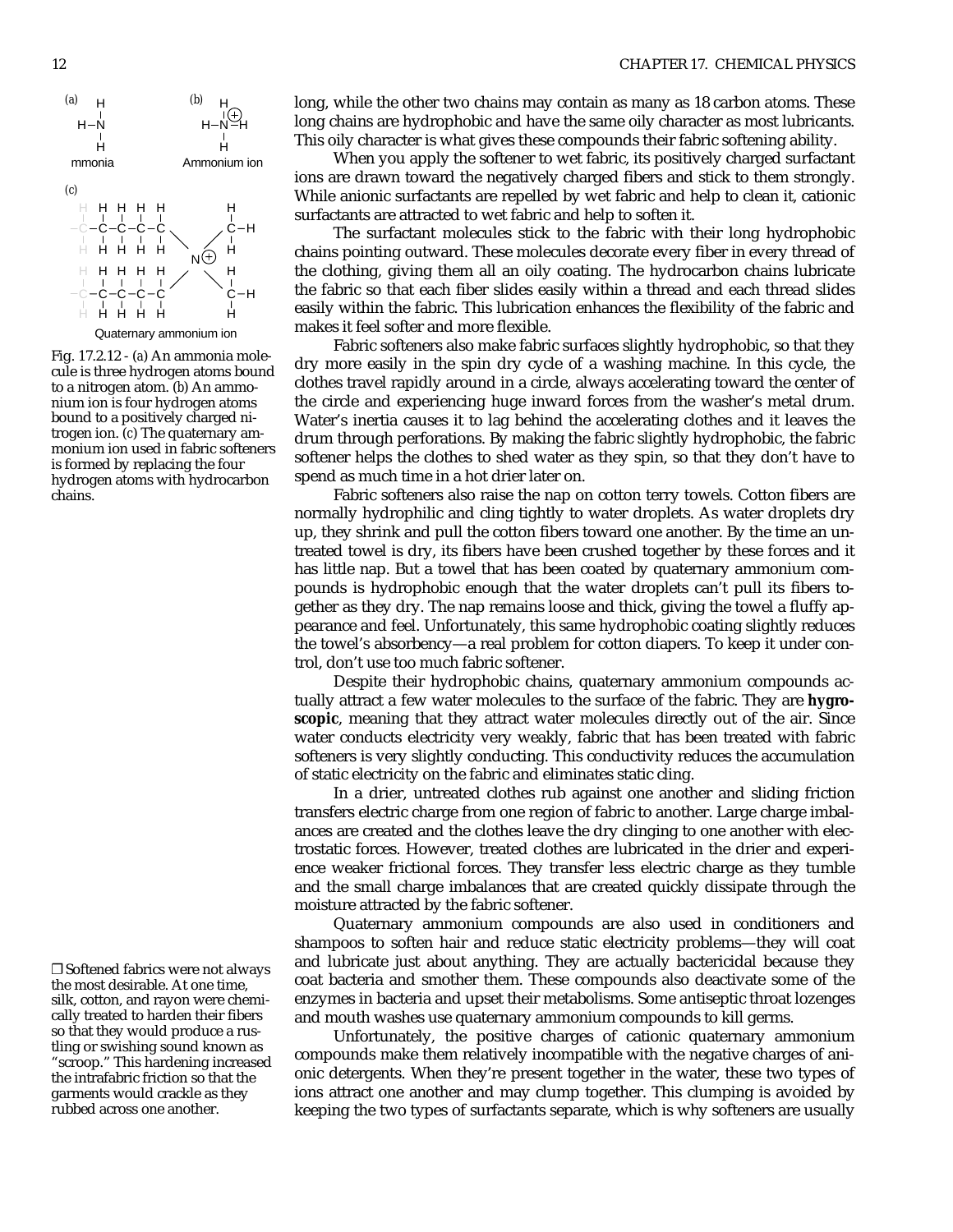added during the rinse cycle, in the drier, or in a separate conditioner when washing your hair. However, some detergent and shampoo formulators have successfully combined cationic softeners and anionic detergents.

#### **CHECK YOUR UNDERSTANDING #5: Looking Cool**

When you enter a darkened room illuminated only by ultraviolet light (black light), all of the white fabrics glow blue-white. Why don 't any glow red or green?

## **Detergent Additives**

Formulated detergents contain a number of important components that work together to clean clothes. We 've already examined the anionic and nonionic detergents (surfactants), the builders (water softeners), the bleaches, and the brighteners. But there are also foam stabilizers, corrosion inhibitors, soil redeposition inhibitors, and processing agents.

Foam stabilizers are there to control bubble formation. These chemicals can either enhance or suppress foaming. Believe it or not, foam is unrelated to a detergent's ability to clean clothes. The same goes for shampoos and dishwashing detergents. However, the amount of foam a detergent produces may influence its use. If the detergent foams excessively, you may think the detergent is more powerful than it is and cut back on the amount you use. As a result, you may not use enough to clean your clothes properly. If the detergent doesn 't foam much, you may think that it isn 't working and buy another brand. So the detergent and shampoo manufactures carefully control the foaminess of their products.

Air bubbles don 't last long in pure water because water 's surface tension causes them to tear. The final layers of water molecules on the bubble 's outer and inner surfaces pull together so strongly that any tiny defect immediately initiates a rip that lets the air out of the bubble. By reducing water 's surface tension, soaps and detergents remove its tendency to rip and stabilize air bubbles.

But how long each air bubble lasts depends on many features of the mixture and not on its ability to clean things. Some surfactant molecules make particularly stable and long lasting bubbles while other molecules deliberately introduce defects that pop the bubbles. Methyl silicone polymers ("methicones") are particularly effective at weakening bubbles so that they tear and collapse. These polymers are common in antifoam additives and are even included in some antiacid tablets.

Foam boosters are common in detergents and shampoos that are used by hand, where foam is regarded as a sign of effectiveness. Antifoaming agents are often used in washing and dishwashing machine detergents where you don 't see the foam anyway and foam interferes with the machine 's operation.

Corrosion inhibitors are important in detergent because the ions in detergent would otherwise quickly rust the steel in a washing machine. Rusting is an electrochemical reaction of the type explored in the supplement on batteries. In normal rusting, the iron in steel is attacked by negatively charged hydroxyl ions. However other negatively charged ions, including detergent ions, can also attack iron and rust it. So detergents include corrosion inhibitors. These compounds are usually sodium silicates—water soluble glasses that are discussed in Section 17.2. They form thin glassy coatings on the washer parts and inhibit rusting.

Soil redeposition inhibitors enhance the negative charge of wet fabric fibers. Some fabrics, particularly synthetic ones, don 't acquire a strong negative charge in water. They need this electrostatic charge to keep the negatively charged detergent micelles from redepositing their soils on the fabric. So detergents include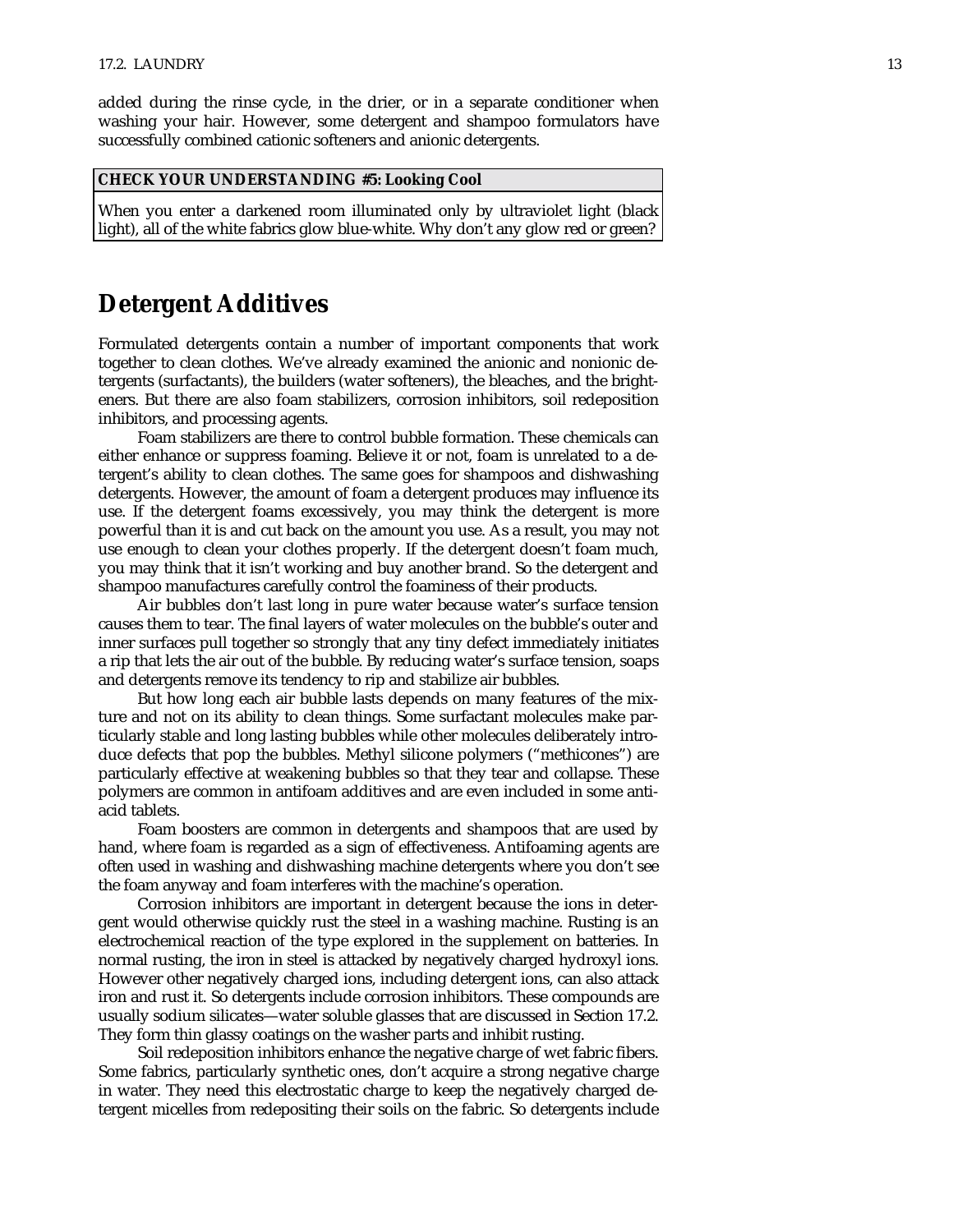carboxymethyl cellulose, which attaches itself to the fibers and adds to their negative charge.

Finally, processing agents simply give the detergents the right structures in their boxes or bottles. Sodium sulfate helps to bulk up powdered detergent and make it pour easily. Sodium xylene sulfonate helps to keep all of the components of very concentrated liquid detergents in solution.

#### **CHECK YOUR UNDERSTANDING #6: Suds or Duds?**

Some dishwashing liquids create lots of long lasting suds while others create relatively little foam. Which of these liquids cleans best?

## **Dry Cleaning**

Washing clothes in water isn't always a good idea. Fibers such as cotton, wool, silk, and rayon, are very hydrophilic and soak up water molecules like sponges. These fibers form hydrogen bonds with water molecules at various sites on their molecules and accumulate large quantities of water. This water takes up space and causes the fibers to swell. Cotton, wool, and silk fibers increase by about 1% in length and about 15% in thickness. Rayon expands even more, by 3% in length and about 25% in thickness. This swelling distorts the fabric and changes its structure. When the fabric eventually dries, it may have shrunk or wrinkled.

To avoid damage caused by this cycle of expansion and contraction, you can send your clothes to be dry-cleaned. Dry cleaning takes place in a nonpolar solvent. Since this solvent doesn't form hydrogen bonds, it's only weakly attracted to the fibers by van der Waals forces and doesn't cause them to swell. The clothes don't lose their shapes.

The solvents used in dry cleaning have evolved over the years since petroleum oils were first found to remove stains. Early dry cleaning was done with gasoline, resulting in many dramatic fires. In 1928, a less flammable solvent became available. The Stoddard solvent, named for the president of the National Institute of Dry cleaning, W. J. Stoddard, is less volatile than gasoline because it contains larger hydrocarbon molecules. It's obtained by distilling crude oil and its vapor will not ignite in air at temperatures below 38 °C.

Nonetheless, Stoddard solvent is still dangerous during hot air drying so nonflammable nonpolar solvents have largely replaced it. The most common solvent in dry cleaning is now perchloroethylene. Its molecule consists of a pair of carbon molecules connected by a double bond and each attached to two chlorine atoms. The chlorine atoms bind so strongly to the carbon atoms that the molecule doesn't react with oxygen and forms a nonflammable liquid.

When you put clothes in either Stoddard solvent or perchloroethylene, the oily soils dissolve. These nonpolar solvents attract the oily molecules with van der Waals forces and carry them away. Chlorinated solvents clean better than hydrocarbons because they bind more strongly to oily soils. Chlorine atoms are more polarizable than hydrogen atoms and produce stronger van der Waals forces, which is why perchloroethylene doesn't boil until it is heated to 121 °C.

However, these nonpolar solvents are unable to dissolve salts and other polar soils. They are also poor at removing insoluble soils such as dust. To help in removing these other soils, dry cleaning solvents include detergents and a little water. The detergents form inside-out micelles in the nonpolar solvents, arranged with their nonpolar ends on the outside and their polar ends on the inside (Fig. 17.2.13). Each micelle surrounds a tiny droplet of water. Just as in water cleaning, detergents help to carry away substances that aren't soluble in the principal cleaning liquid.



Fig. 17.2.13 - Detergents form inside-out micelles in dry cleaning solvent. The polar hydrophilic ends of the molecules project inward, toward a tiny drop of water. The nonpolar hydrophobic ends project outward into the solvent.